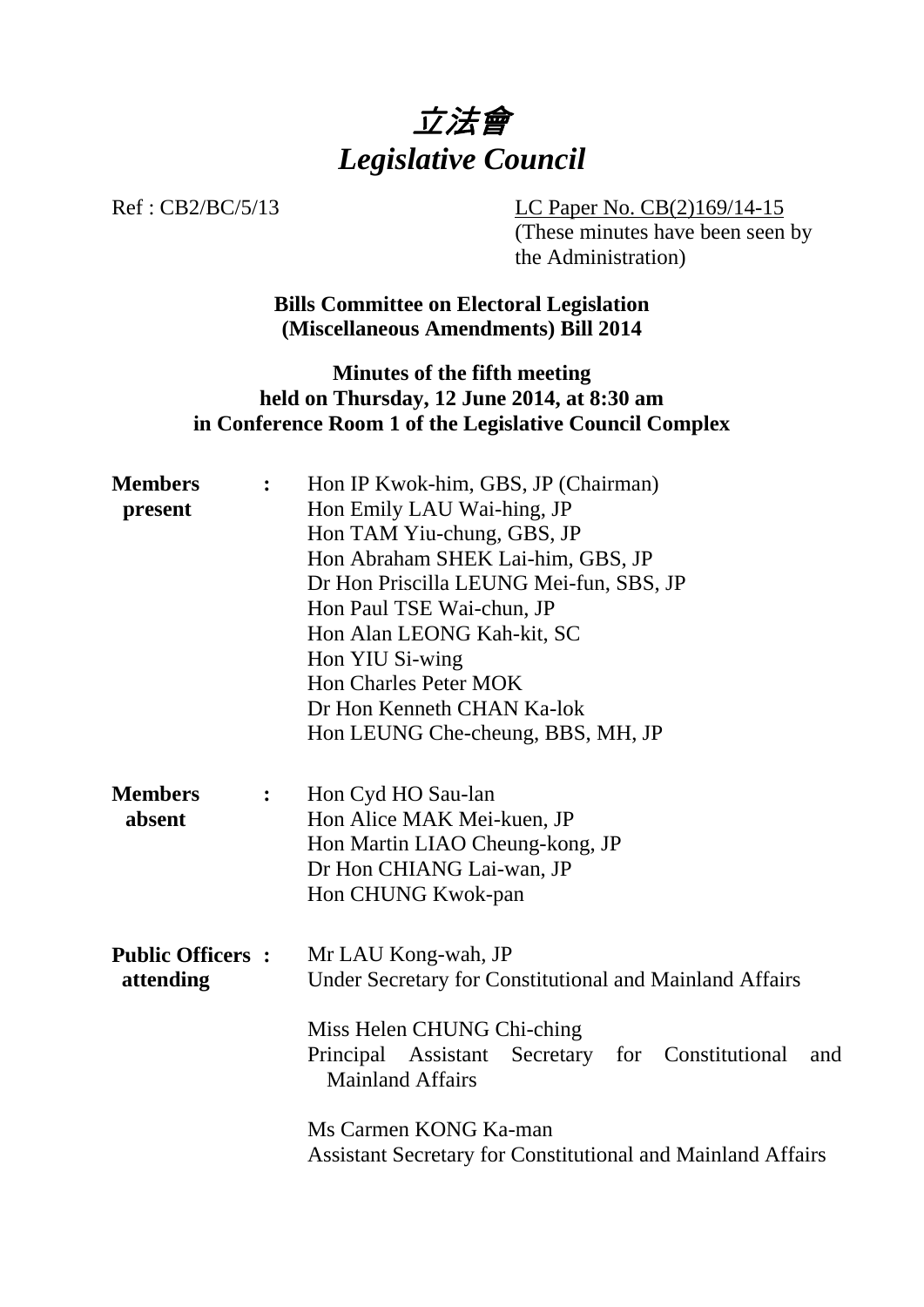|                               |                | Mr Henry KEUNG Pit-kai<br><b>Assistant Secretary for Constitutional and Mainland Affairs</b>                   |
|-------------------------------|----------------|----------------------------------------------------------------------------------------------------------------|
|                               |                | Mr LI Pak-hong<br><b>Chief Electoral Officer</b><br><b>Registration and Electoral Office</b>                   |
|                               |                | Mr SHUM Nam-lung<br>Deputy Chief Electoral Officer (Operations)<br><b>Registration and Electoral Office</b>    |
|                               |                | Mr Gilbert MO Sik-keung<br>Deputy Law Draftsman (Bilingual Drafting & Administration)<br>Department of Justice |
|                               |                | Mr Henry CHAN Ngai-him<br><b>Acting Senior Government Counsel</b><br>Department of Justice                     |
|                               |                | Mr MA Kit-chi<br>Principal Liaison Officer<br>Home Affairs Department                                          |
|                               |                | Mr Frankie FONG Kai-kit<br><b>Senior Liaison Officer</b><br>Home Affairs Department                            |
| <b>Clerk</b> in<br>attendance | $\ddot{\cdot}$ | Ms Joanne MAK<br>Chief Council Secretary (2) 3                                                                 |
| <b>Staff in</b><br>attendance | $\ddot{\cdot}$ | Mr Kelvin LEE<br><b>Assistant Legal Adviser 1</b>                                                              |
|                               |                | Miss Cindy HO<br>Senior Council Secretary (2) 3                                                                |
|                               |                | Mrs Fonny TSANG<br>Legislative Assistant (2) 3                                                                 |
|                               |                |                                                                                                                |

 $- 2 - 1$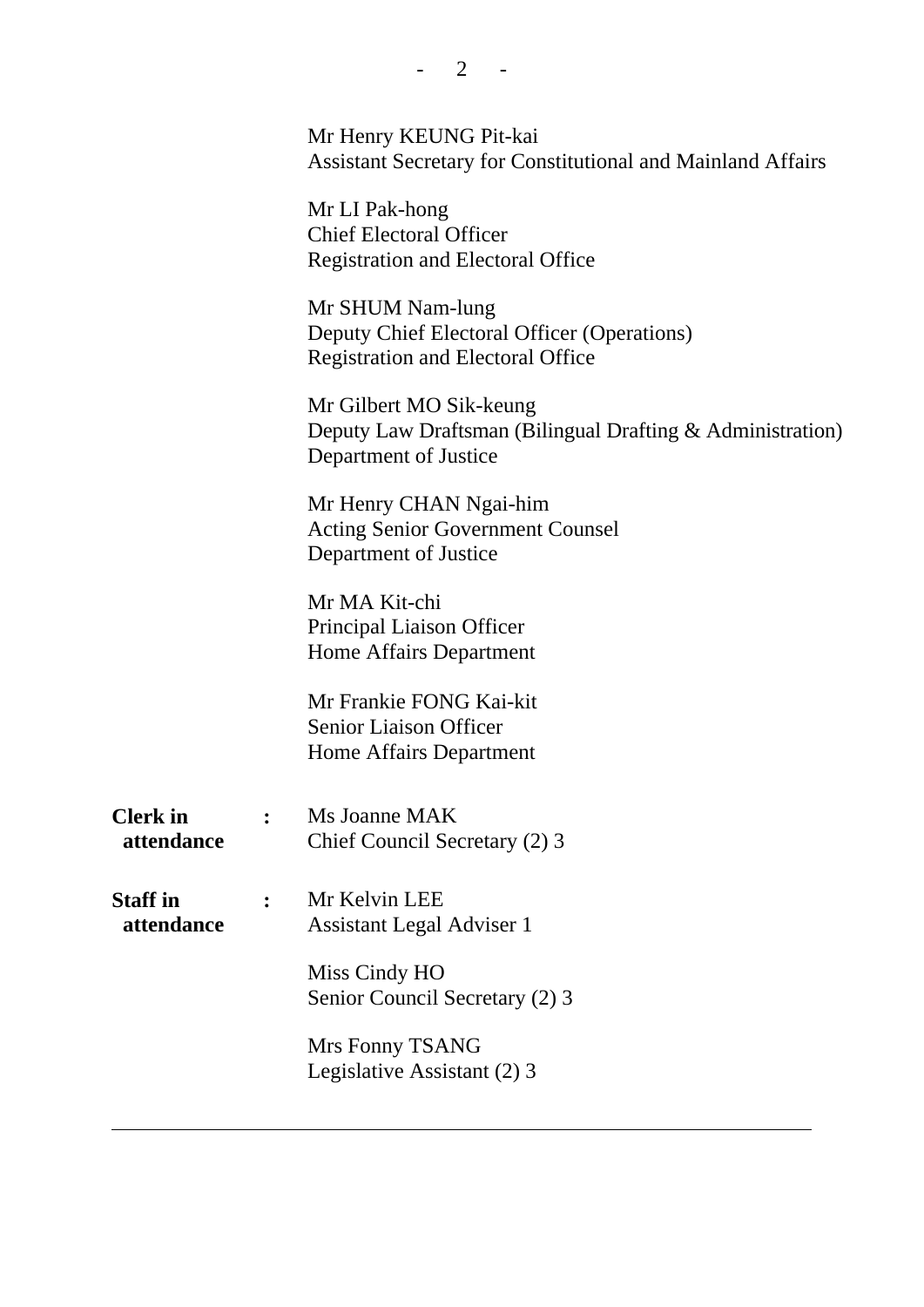Action

## **I. Meeting with the Administration**

[LC Paper Nos. CB(3)547/13-14, CB(2)1508/13-14(01), CB(2)1658/13-14(02), CB(2)1769/13-14(01) to (03) and CMAB C1/30/5/4]

 The Bills Committee deliberated (index of proceedings attached at **Annex**).

Administration's responses to issues raised at the meetings on 26 and 31 May and 3 June 2014

2. Principal Assistant Secretary for Constitutional and Mainland Affairs took members through the Administration's paper on its responses to the issues raised at the meetings on 26 and 31 May and 3 June 2014 [LC Paper No. CB(2)1769/13-14(01)].

## Draft Committee stage amendments ("CSAs") proposed by the Administration

3. The Bills Committee completed scrutiny of the draft CSAs (in marked-up mode) proposed by the Administration to the Bill [LC Paper No. CB(2)1769/13-14(03)], and did not raise objection to the proposed CSAs. The Administration would provide a full set of the proposed CSAs (in conventional mode) to the Bills Committee as soon as possible.

#### Legislative timetable

4. The Bills Committee agreed that the Second Reading debate on the Bill be resumed at the Council meeting of 2 July 2014. Members noted that the deadline for giving notice of amendment(s) to the Bill was 21 June 2014.

5. Members noted that the Chairman would make a verbal report on the deliberations of the Bills Committee to the House Committee at its meeting on 13 June 2014.

#### **II. Any other business**

6. There being no other business, the meeting ended at 9:55 am.

Council Business Division 2 Legislative Council Secretariat 28 October 2014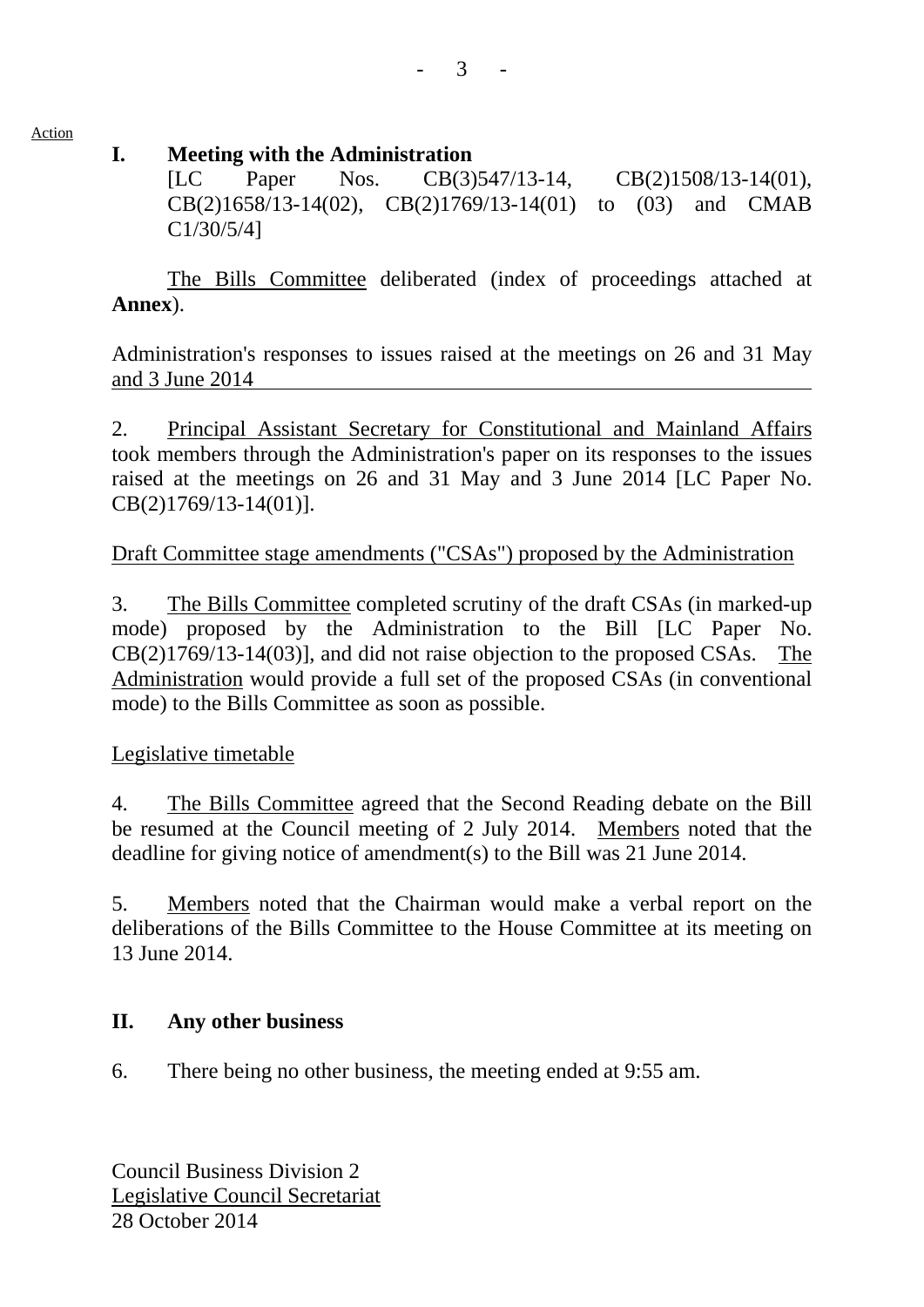**Annex** 

# **Proceedings of the fifth meeting of the Bills Committee on Electoral Legislation (Miscellaneous Amendments) Bill 2014 on Thursday, 12 June 2014, at 8:30 am in Conference Room 1 of the Legislative Council Complex**

| <b>Time Marker</b> | Speaker(s)                 | Subject(s)                                                                                                                                                                                                                                                                                                                                                                                                                                                                                                                                                                                                                                                                                                                                                                                                                                                                                                                                           | <b>Action</b><br>required |
|--------------------|----------------------------|------------------------------------------------------------------------------------------------------------------------------------------------------------------------------------------------------------------------------------------------------------------------------------------------------------------------------------------------------------------------------------------------------------------------------------------------------------------------------------------------------------------------------------------------------------------------------------------------------------------------------------------------------------------------------------------------------------------------------------------------------------------------------------------------------------------------------------------------------------------------------------------------------------------------------------------------------|---------------------------|
| 000310 - 001136    | Chairman<br>Administration | Opening remarks<br>Briefing on the Administration's paper [LC Paper<br>No. CB(2)1769/13-14(01)] which set out the<br>Administration's response to issues raised by<br>members at the meetings held on 26 and 31 May<br>and 3 June 2014.                                                                                                                                                                                                                                                                                                                                                                                                                                                                                                                                                                                                                                                                                                              |                           |
| 001137 - 001536    | Chairman<br>Administration | The Chairman's expression of concern that there<br>had been a precedent in which an elector had<br>almost lost his/her elector status merely due to an<br>error made by the Registration and Electoral<br>Office ("REO") staff in the course of inputting the<br>address of the elector for compiling the voter<br>registers.<br>The Administration's response that it had followed<br>up on the specific case referred to REO by the<br>Chairman and the investigation results had been<br>provided to his office.<br>The Administration<br>maintained<br>view<br>the<br>the<br>that<br>existing<br>arrangements had provided reasonable time and<br>room for detection and rectification of faults of<br>REO staff. Nevertheless, REO undertook that it<br>would review its operational procedures from time<br>to time with a view to ensuring a high level of data<br>accuracy and reducing the chances of human error<br>as far as practicable. |                           |
| 001537 - 002008    | Chairman<br>Administration | Scrutiny of the proposed Committee stage<br>amendments ("CSAs") to the Bill as set out in<br>Annexes A to G of the Administration's paper [LC<br>Paper No. CB(2)1769/13-14(03)].<br>Briefing on the Administration's proposed CSAs<br>relating to the extension of electoral deadlines in<br>case of inclement weather (Annex A to LC Paper<br>No. $CB(2)1769/13-14(03)$ ).                                                                                                                                                                                                                                                                                                                                                                                                                                                                                                                                                                          |                           |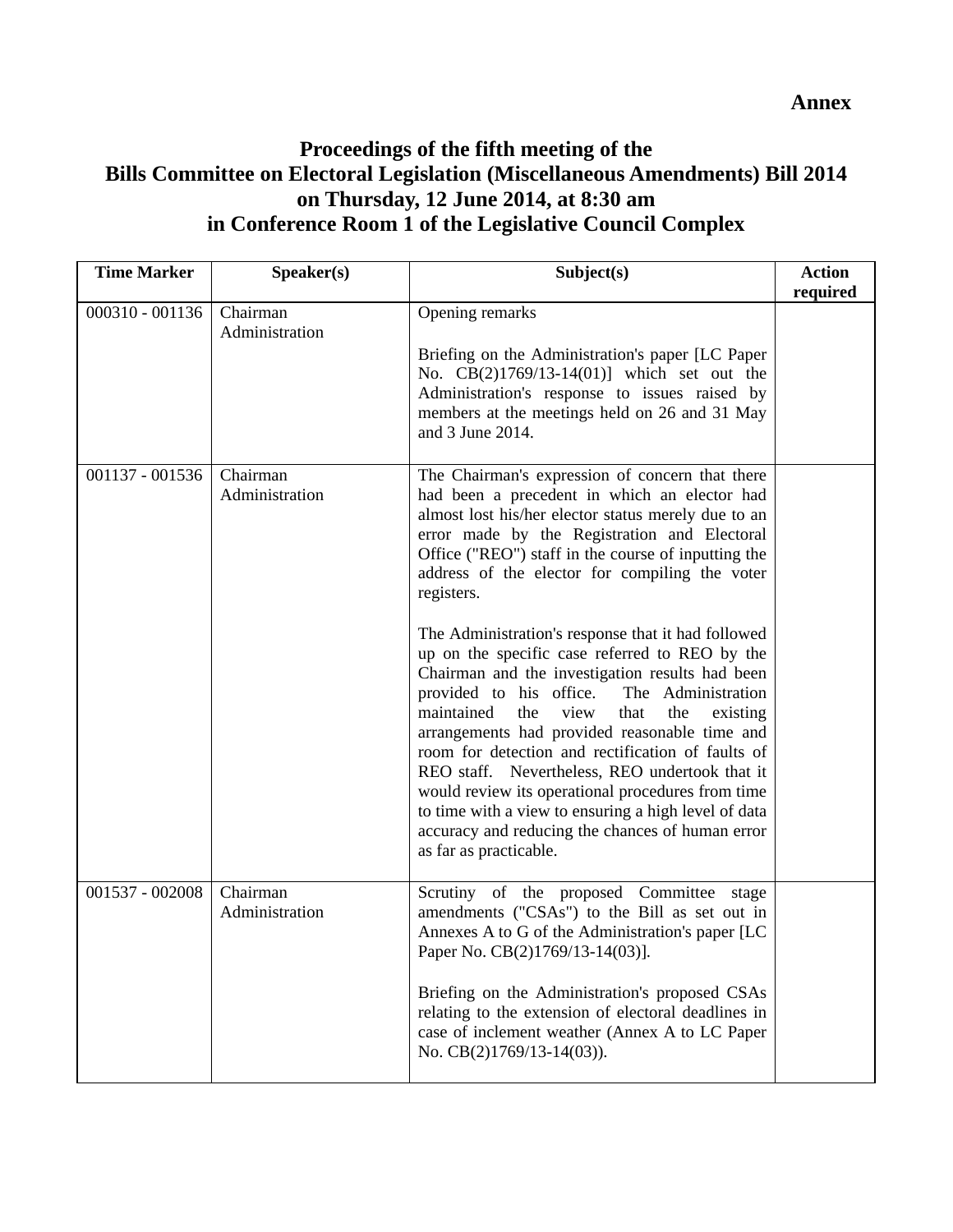| 002009 - 003624 | Chairman<br>Administration<br>Ms Emily LAU<br>Assistant Legal Adviser<br>("ALA")<br>Mr Alan LEONG | Briefing on the Administration's proposed CSAs<br>to change the Chinese title of omissions list<br>("OL") from "遭剔除者名單" to "取消登記名單"<br>(Annex B to LC Paper No. CB(2)1769/13-14(03)).<br>While expressing support for the proposal of<br>inclusion of electors who had voluntarily<br>requested voter de-registration in the OL,<br>Ms Emily LAU asked what had prompted the<br>Administration to initiate amendments in this area.<br>The Administration responded that it had not<br>received any complaints from electors concerning<br>voter de-registration.<br>The Administration<br>explained that the proposed amendment just aimed<br>to ensure consistency in the compilation of the                                                                                                                                                                                                                                                                                                                                                                                                                                                                                                                                                                                                                                                                                                                                                                                                                                                           |  |
|-----------------|---------------------------------------------------------------------------------------------------|----------------------------------------------------------------------------------------------------------------------------------------------------------------------------------------------------------------------------------------------------------------------------------------------------------------------------------------------------------------------------------------------------------------------------------------------------------------------------------------------------------------------------------------------------------------------------------------------------------------------------------------------------------------------------------------------------------------------------------------------------------------------------------------------------------------------------------------------------------------------------------------------------------------------------------------------------------------------------------------------------------------------------------------------------------------------------------------------------------------------------------------------------------------------------------------------------------------------------------------------------------------------------------------------------------------------------------------------------------------------------------------------------------------------------------------------------------------------------------------------------------------------------------------------------------|--|
|                 |                                                                                                   | provisional register and the OL.                                                                                                                                                                                                                                                                                                                                                                                                                                                                                                                                                                                                                                                                                                                                                                                                                                                                                                                                                                                                                                                                                                                                                                                                                                                                                                                                                                                                                                                                                                                         |  |
| 003625 - 005246 | Chairman<br>Administration<br>Ms Emily LAU<br>Mr Alan LEONG                                       | Briefing on the Administration's proposed CSAs<br>(Annex C to LC Paper No. CB(2)1769/13-14(03)).<br>The Administration's clarification on the intended<br>effect of the proposed new section $9(1)(ab)$ of the<br>Electoral Affairs Commission (Registration of<br>Electors) (Legislative Council Geographical<br>Constituencies) (District Council Constituencies)<br>Regulation (Cap. 541A) in response to ALA's<br>letter dated 28 May 2014 [LC Paper No.<br>$CB(2)1658/13-14(02)$ ].<br>Ms Emily LAU's enquiry and the Administration's<br>explanation that in practice, upon receipt of a<br>signed written notice of de-registration from an<br>elector, the Electoral Registration Officer ("ERO")<br>would issue a notification letter confirming the<br>de-registration by registered post and informing<br>the elector that his/her entry would not be<br>included in the next final register ("FR"). If the<br>registered mail was undelivered, ERO would find<br>out the reason and follow up to seek further<br>clarification from the elector.<br>The general<br>principle was that ERO would include an elector's<br>entry in the OL on the basis of his/her request for<br>de-registration if in the ERO's opinion the elector<br>concerned had been informed of ERO's intention<br>to omit the elector's entry from the next FR.<br>Members noted that the CSAs proposed by the<br>Administration were to make clear the above<br>principle.<br>In response to Ms Emily LAU's enquiry, the<br>Administration advised that the number of |  |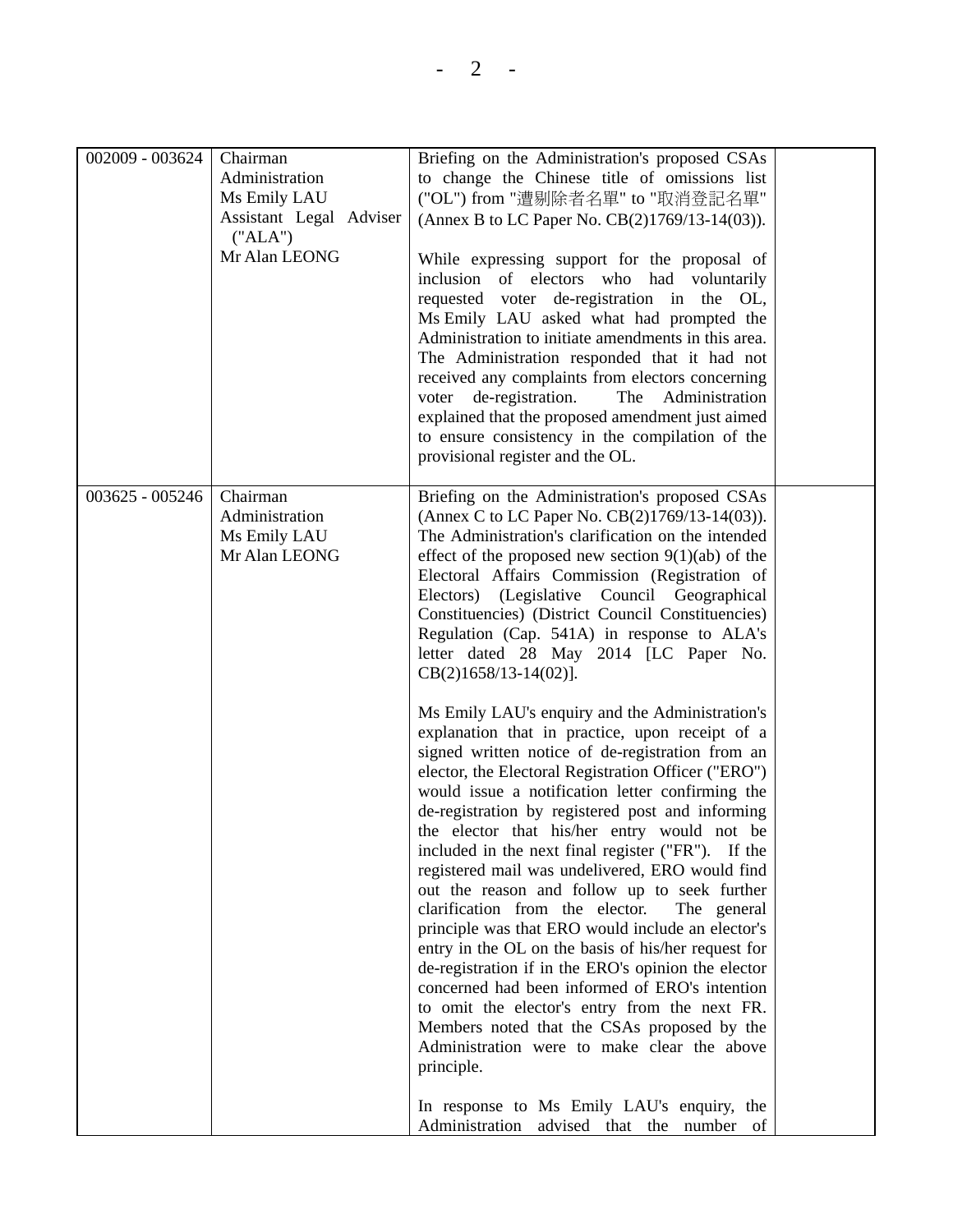|                 |                                                          | requests for voluntary de-registration was in the<br>range of 100 to 200 annually in the past years<br>(except in 2012 and 2013 which were about 1 800<br>and 500 respectively), and the number was about<br>200 in 2014.<br>Ms Emily LAU's expression of concern that an<br>illiterate elector might not know what to do upon<br>receipt of ERO's notification letter.<br>The<br>Administration advised that members of the public<br>who had difficulties in understanding the content<br>of ERO's letter could contact REO through its<br>enquiry hotline during office hours.                                                                                                                                                                                                                                                                                                                                                                                                                                                                                                                                                                                                                                                                                                                                                                                                                       |  |
|-----------------|----------------------------------------------------------|---------------------------------------------------------------------------------------------------------------------------------------------------------------------------------------------------------------------------------------------------------------------------------------------------------------------------------------------------------------------------------------------------------------------------------------------------------------------------------------------------------------------------------------------------------------------------------------------------------------------------------------------------------------------------------------------------------------------------------------------------------------------------------------------------------------------------------------------------------------------------------------------------------------------------------------------------------------------------------------------------------------------------------------------------------------------------------------------------------------------------------------------------------------------------------------------------------------------------------------------------------------------------------------------------------------------------------------------------------------------------------------------------------|--|
| 005247 - 010611 | Chairman<br>Administration<br>Ms Emily LAU<br><b>ALA</b> | Briefing on the Administration's proposed CSAs<br>to withdraw the proposed amendments in the Bill<br>relating to removal of the requirement for prior<br>notice of appointment of polling and counting<br>agents, and to make certain technical amendments<br>to the relevant provisions, e.g. clarifications on<br>how such notices could be served (Annex D to LC<br>Paper No. CB(2)1769/13-14(03)).                                                                                                                                                                                                                                                                                                                                                                                                                                                                                                                                                                                                                                                                                                                                                                                                                                                                                                                                                                                                  |  |
| 010612 - 011734 | Chairman<br>Ms Emily LAU<br>Administration               | Ms Emily LAU stressed that it was the legitimate<br>right of each candidate/list of candidates to<br>appoint a polling agent to stay inside a polling<br>station to monitor the polling process (if the<br>candidate so wished).<br>The Administration<br>explained that the sizes of 500-odd polling stations<br>varied and for the purpose of maintaining order at<br>the polling station and ensuring that polling was<br>conducted<br>smoothly,<br>the Presiding Officer<br>("PRO") of a polling station might regulate the<br>number of candidates and their agents to be<br>admitted to the polling station at any one time as<br>and when necessary.<br>The Bills Committee noted that owing to practical<br>constraints, when a number of agents requested<br>admission to the polling station at the same time<br>and they could not all be accommodated in the<br>designated area in the polling station, a queuing<br>system would be activated to ensure that all<br>candidates concerned would each have at least one<br>polling agent admitted (by taking turns) to the<br>polling station. The Administration advised that<br>PRO might exercise discretion and make the<br>for<br>admission<br>of<br>necessary<br>arrangements<br>candidates and their agents. So far, no complaint<br>had been received from candidates that their<br>agents had to wait for an unduly long time under |  |